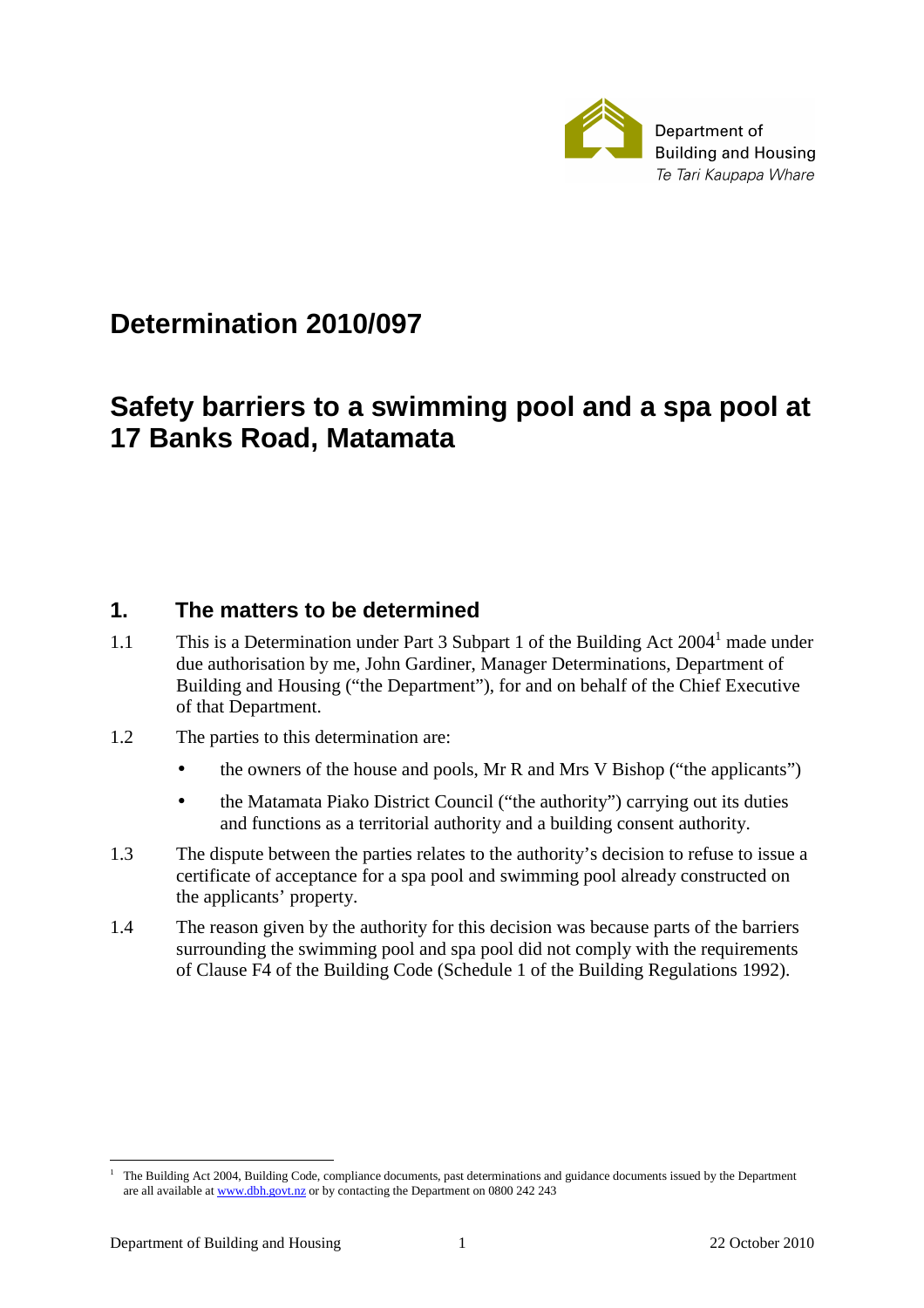1.5 Therefore, I take the view that the matters for determination<sup>2</sup> are:

#### 1.5.1 **Matter 1: The barrier to the spa pool area that includes a sliding door**

Whether the barrier to the spa pool area that includes a sliding door complies with Clause F4 with respect to the requirement to restrict the access of children under six years of age to the pool area.

### 1.5.2 **Matter 2: The wall of the spa pool area**

Whether the wall of the spa pool area, which incorporates blocks protruding out from the wall ("the Hinuera stone detail"), complies with Clause F4 with respect to safety from falling.

#### 1.5.3 **Matter 3: The swimming pool wall**

Whether the swimming pool wall, which is over 1200mm above ground level, complies with Clause F4 with respect to safety from falling.

#### 1.5.4 **Matter 4: The refusal to issue a certificate of acceptance**

Whether the authority was correct to refuse to issue a certificate of acceptance for the pool structures.

- 1.6 In this determination, I will refer to the following legislation and standards, the relevant parts of which are set out in Appendix A.
	- The Building Act 2004 ("the Act") with its sections referred to as sections of the Act.
	- The Fencing of Swimming Pools Act 1987 ("the FOSP Act"), with its sections referred to as sections of the FOSP Act.
	- Clause F4 Safety from Falling of the Building Code, referred to as Clause F4.
	- The Schedule to the FOSP Act ("the Schedule"), with its clauses referred to as clauses of the Schedule.
	- NZS 8500:2006 Safety Barriers and Fences around Swimming Pools, Spas and Hot Tubs.
- 1.7 In making my decision, I have also considered the submissions of the parties and the other evidence in this matter. I have not considered any other aspects of the Act or of the Building Code.

# **2. The pool barriers**

2.1 The property has a swimming pool and spa pool, both of which are accessed from the stone-clad terrace that adjoins the northern side of the house. The spa pool is sunk into the terrace.

The swimming pool is built above ground level and is constructed from concrete panels, giving it a roughly oval shape. The top of the pool is level with and connected to the terrace. The pool and the garden below the terrace are connected by a flight of stairs that run down the side of the pool. A plan of the swimming pool and spa pool areas is shown in Figure 1.

<sup>&</sup>lt;sup>2</sup> In terms of sections 177(a) and 177(c)(ii) of the Building Act 2004 (prior to 7 July 2010).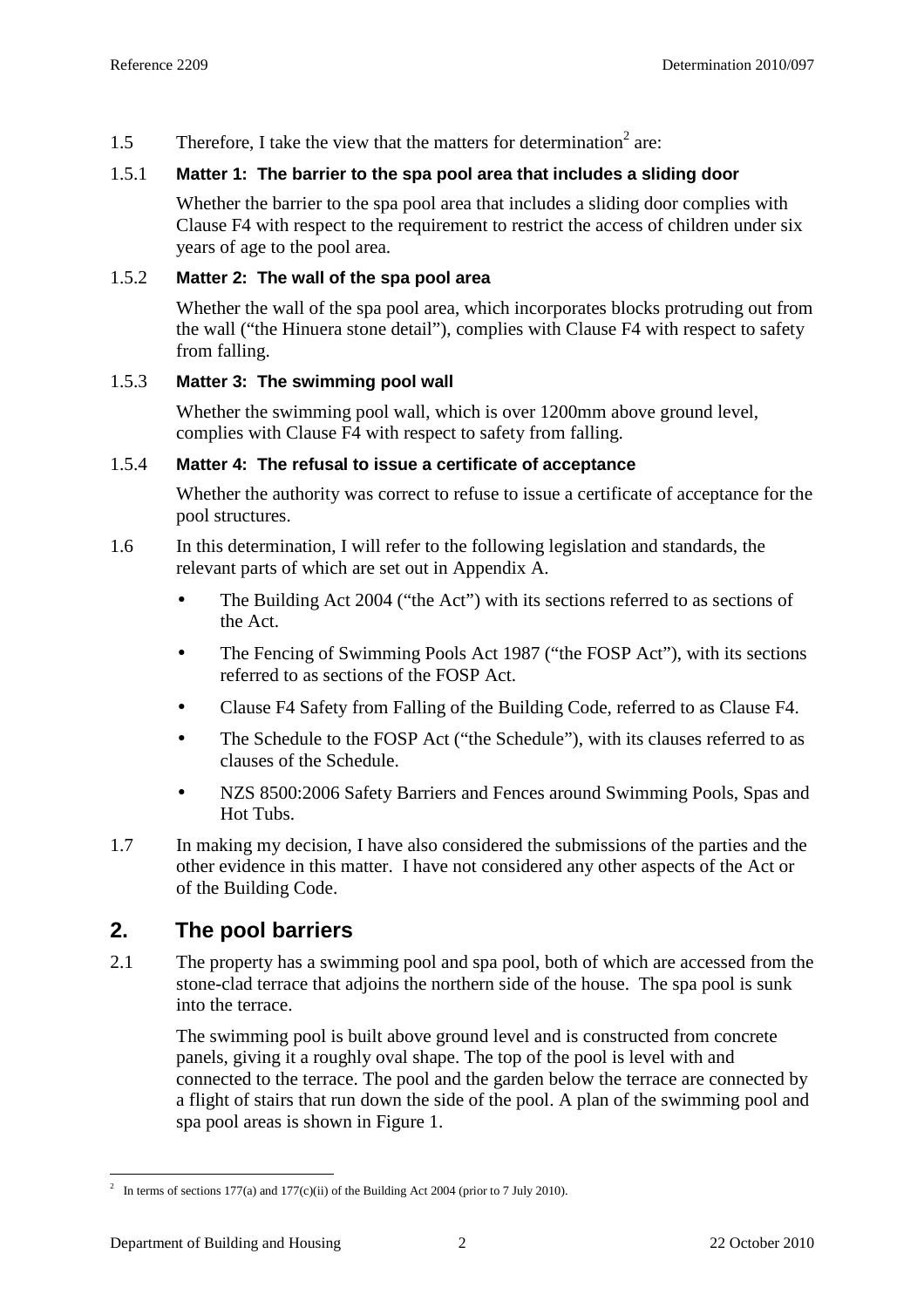

**Figure 1: the swimming pool and spa pool areas** 

## **Barriers to the spa pool**

- 2.2 The barrier to the spa pool enclosure includes the north wall of the house, which has a sliding door in it that leads into a bedroom. The spa pool has a cover that is attached with straps and clips, but is not currently capable of being locked.
- 2.3 The barriers also consist of 1.2m high glass-panel pool fencing, and a connecting wall between this fencing and the north wall of the house.

#### **The sliding door**

2.4 The sliding door is a bi-folding, sliding, tilt and turn, multipoint lock design. It is not self-closing or self-latching.

#### **The wall of the spa pool area**

2.5 The barrier formed by the wall connecting the glass fencing and the house has, on its far side, a fall from the top of the wall to the ground of at least 2 metres. In the corner where the wall meets the house, the wall has a detail that incorporates blocks made of Hinuera stone protruding out from the wall. This detail comprises four blocks of stone set in an alternating pattern on the connecting wall and house wall, rising from the terrace to the top of the connecting wall. Each block protrudes about 40mm out from the wall.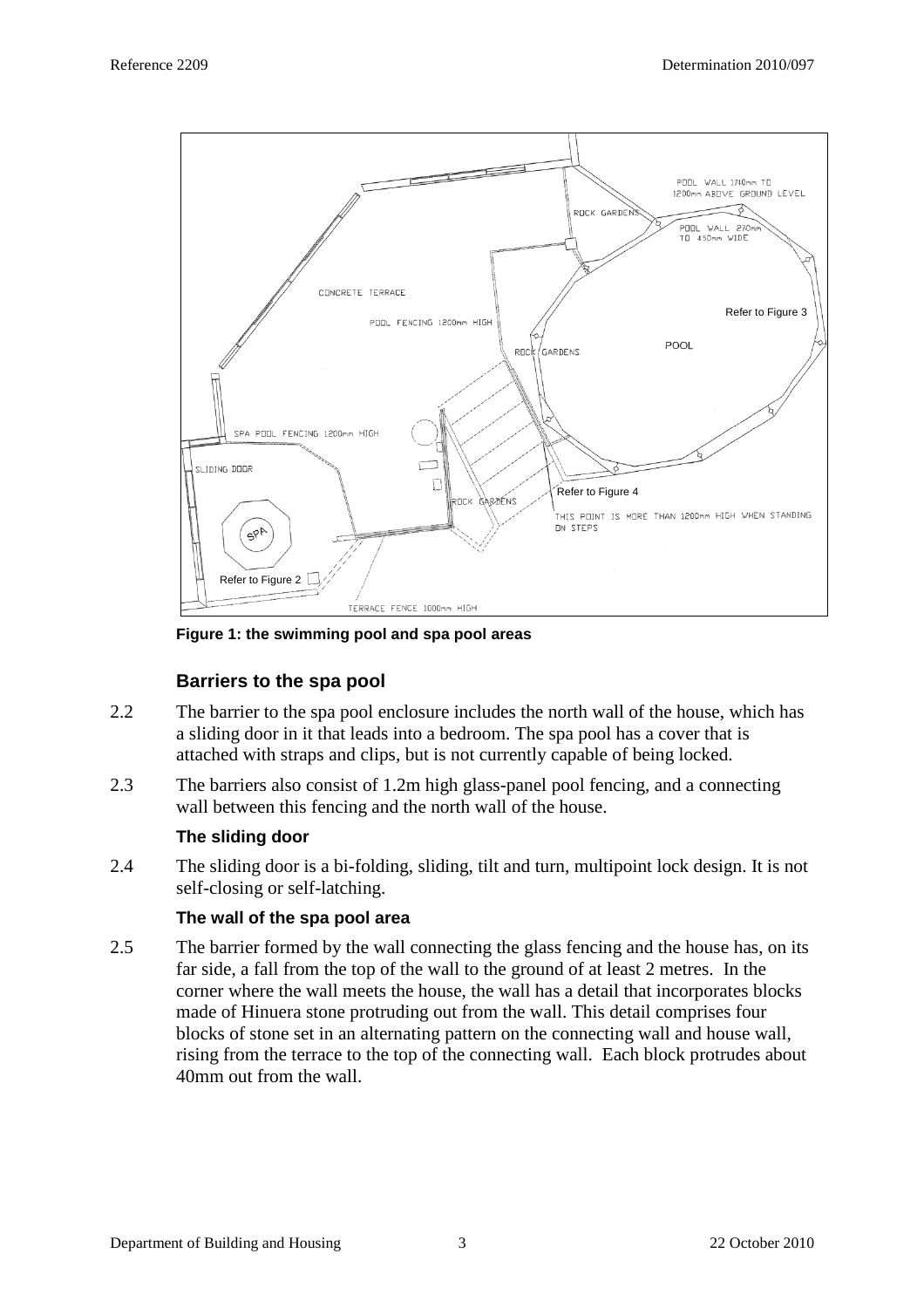

**Figure 2: the interior of the spa pool enclosure showing the Hinuera stone detail at the corner of the house and connecting wall.** 

The connecting north wall

The Hinuera stone detail

### **Barriers to the swimming pool**

- 2.6 The pool is fenced off from the house and terrace by a 1.2m high glass-panel pool fence. The fence runs from the house, across the terrace and along the side of the flight of stairs, and separates the pool area from the terrace.
- 2.7 The barrier to the remaining sides of the pool is formed by the pool sides themselves. The sides of the pool are between 1.2m and 1.74m above ground level. Their top surface is flat and finished with tiles, and varies in width between 270mm and 450mm.



**Figure 3: the edge of the swimming pool wall** 



**Figure 4: the swimming pool wall beside steps from the terrace to ground level** 

# **3. Background**

- 3.1 The applicants applied for a building consent for a house, swimming pool, spa pool and decks on 25 January 2007. The applicants subsequently removed the pools from the consent application. The authority issued a building consent (number 32334) for the house in April 2007.
- 3.2 In July 2007, during the course of an inspection of the dwelling, the authority observed that a swimming pool was being constructed without a building consent having been issued. On 31 July 2007 the authority issued a notice to fix for the pool that required the applicants to either apply for a building consent for the pool or apply for an amendment to the existing building consent. The notice also required the pool to be fenced.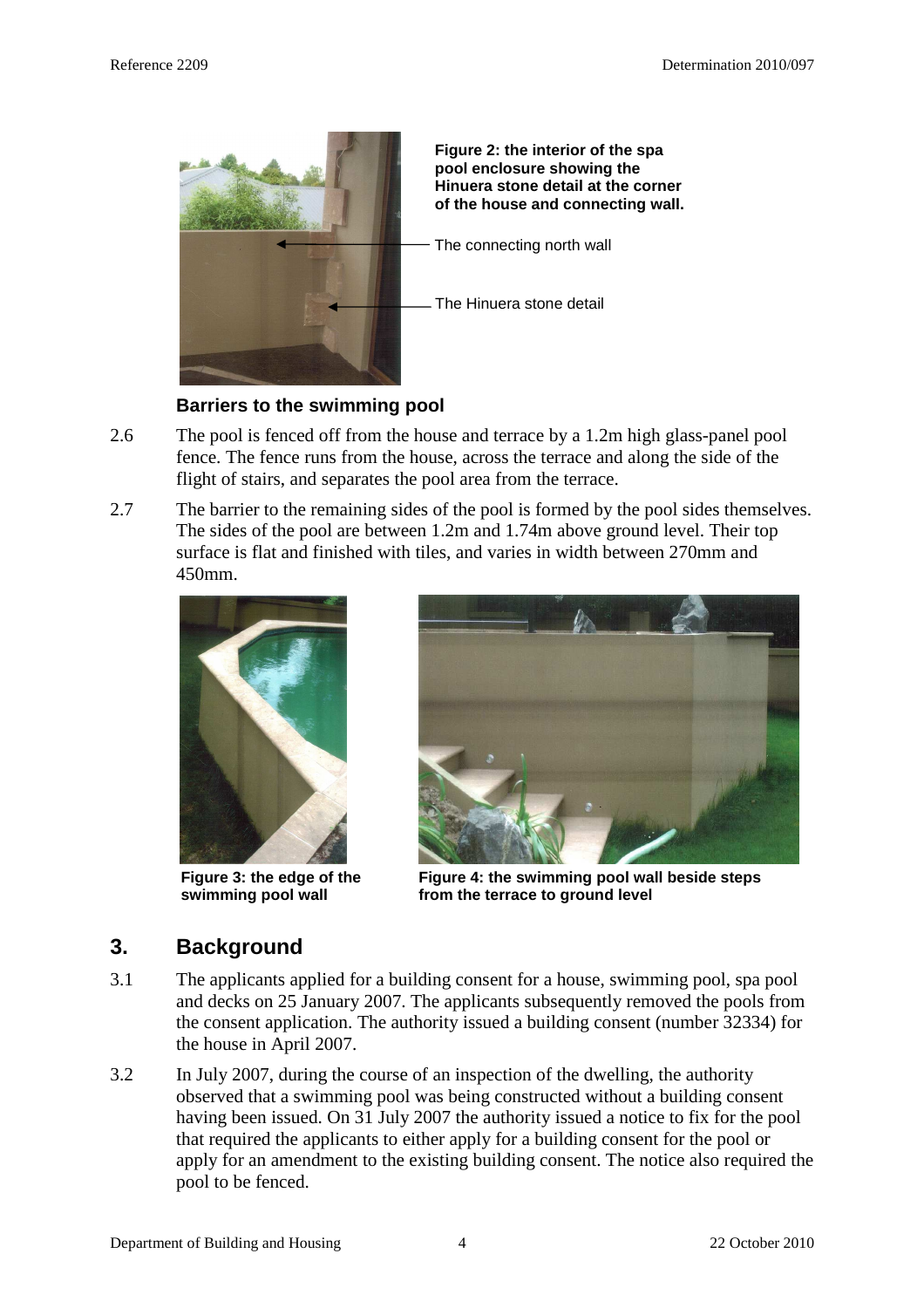- 3.3 On 1 April 2008, the authority wrote to the applicants requiring that they comply with the notice to fix.
- 3.4 On 9 September 2008, the applicants applied for an amendment to the original building consent for the house. This amendment included the construction of the swimming pool and the pool fencing.
- 3.5 On 29 September 2008, the authority refused to issue the building consent amendment as the swimming and spa pools had by this time been built. The authority requested that the applicants apply for a certificate of acceptance instead.
- 3.6 On 6 November 2008, the applicants applied for a certificate of acceptance for the swimming pool and spa pool, and a building consent for the pool fencing.
- 3.7 On 24 November 2008, the authority carried out a site inspection in respect of the two applications. As a result of the inspection, the authority advised the applicants of its concerns about the use of the pool wall as a barrier to two sides of the pool. The authority noted that, as the fall from the top of the pool wall to the ground below was greater than 1m, a fence was required. The authority requested further information and stated that the certificate of acceptance and building consent applications would be placed on hold until this information was received.
- 3.8 Correspondence was exchanged between the two parties and the matters remained unresolved.
- 3.9 On 18 November 2009 the applicants applied for an exemption under the FOSP Act for:
	- the sliding door
	- the Hinuera stone detail
	- the safety barrier on top of the swimming pool wall
	- the hose tap in the wall (which is not considered in this determination).
- 3.10 On 23 November 2009, the authority wrote to the applicants advising that their application for a certificate of acceptance had been declined as the authority had not received the additional information requested.
- 3.11 A Committee of the Council ("the committee") considered the application for an exemption on 15 December 2009. On 18 December, the committee wrote to the applicants advising them that:
	- an exemption for the sliding door had not been granted, since it considered that achieving compliance was neither impossible nor unreasonable and 'in the absence of alternative safety measures, an exemption would significantly increase danger to young children'
	- an exemption for the tap in the pool wall would be granted (subject to conditions).

The committee declined to consider the matters of the Hinuera stone detail or the safety barrier on the top of the swimming pool wall, as it considered that these matters fell outside the scope of the FOSP Act.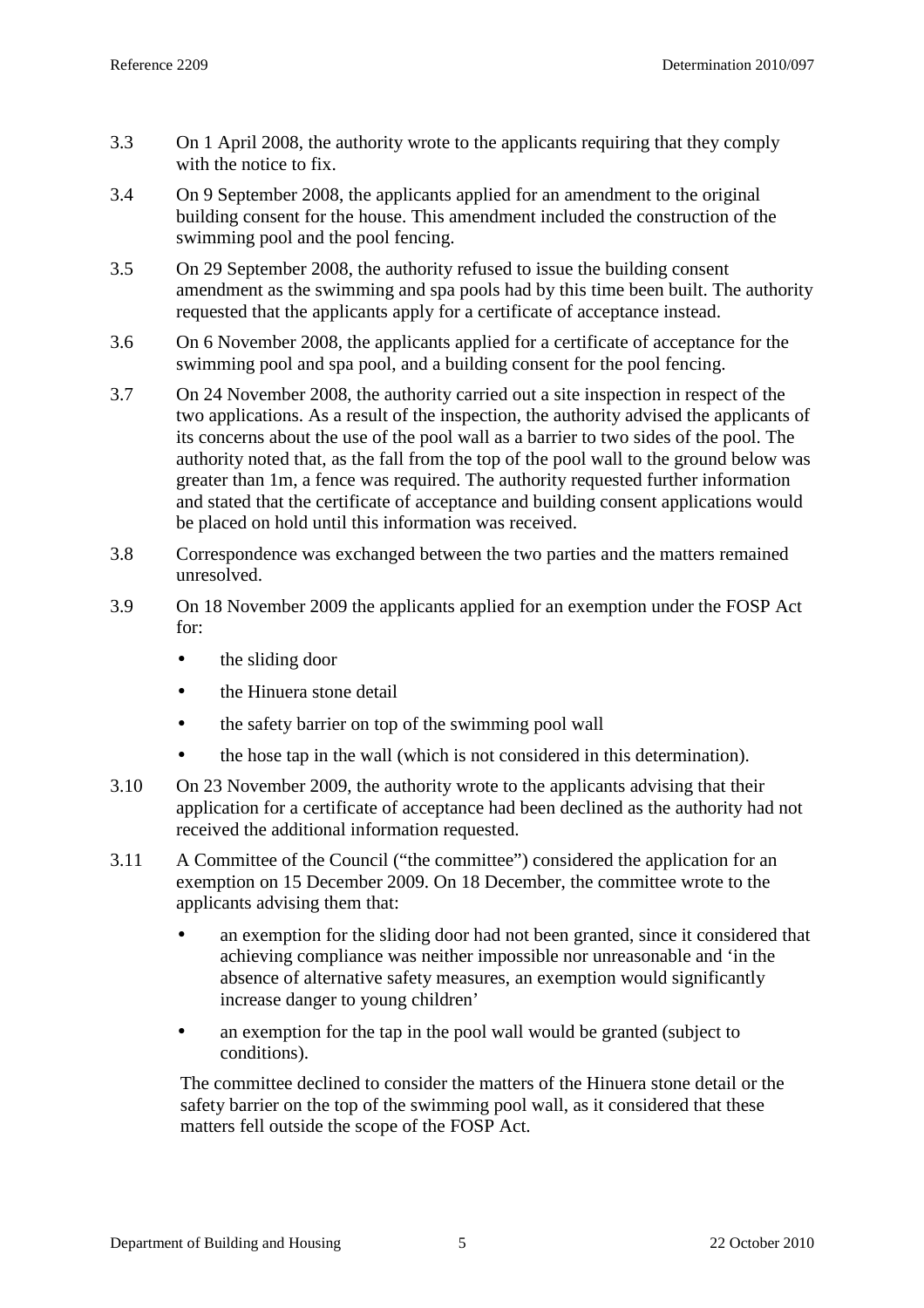- 3.12 On 16 February 2010, the applicants wrote to the authority suggesting two further proposals (described in paragraph 8) that might enable the swimming pool wall to comply with Clause F4 of the Building Code Building.
- 3.13 On 1 March 2010, the authority wrote to the applicants advising that it did not accept either of the two proposals with respect to the swimming pool wall and suggesting that the issues relating to the swimming pool walls should form part of an application for a determination.
- 3.14 The application for a determination was received by the Department on 26 April 2010.
- 3.15 I note that the authority has confirmed that it will be issuing a code compliance certificate for the dwelling, but that the swimming pool and spa pool are not included in the work covered by that certificate.

# **4. The submissions**

- 4.1 In their application, the applicants stated that they were seeking a determination about Building Code compliance in respect of:
	- the sliding door to the spa pool area
	- the Hinuera stone detail beside the spa pool
	- the swimming pool wall.
- 4.2 They also sought a decision on whether either of the two proposals that they had put to the authority, as alternative solutions for making the swimming pool wall compliant, complied with the Building Code.
- 4.3 In a document accompanying the application, the applicants submitted that:
	- the bedroom sliding door complied with the Building Code as it was exempt from the requirement to be self-closing and self-locking and was fitted with a locking device that prevented it being readily opened by a child under 6 years of age
	- no door restricts access if it is purposefully left open, and the authority was being unreasonable in its 'expectation of the sliding door restricting access if it is left open'
	- the Hinuera stone detail in the spa pool wall 'does not contravene any Building Code performance requirements' as its size and position 'does not easily provide a climbing step' and it 'is not located in an area that children frequent without adult supervision'
	- the swimming pool wall complies with the Schedule and therefore must be treated as complying with 'the whole of' Clause F4 of the Building Code
	- the risk of falling from the swimming pool wall into the garden below was minimal. The area below the wall is grass, and that 'it can be assumed that any potential fall would be by someone big enough to open the gate – an adult or older child who would be more aware of the potential fall height'. In addition, children can only enter the swimming pool area when supervised by an adult.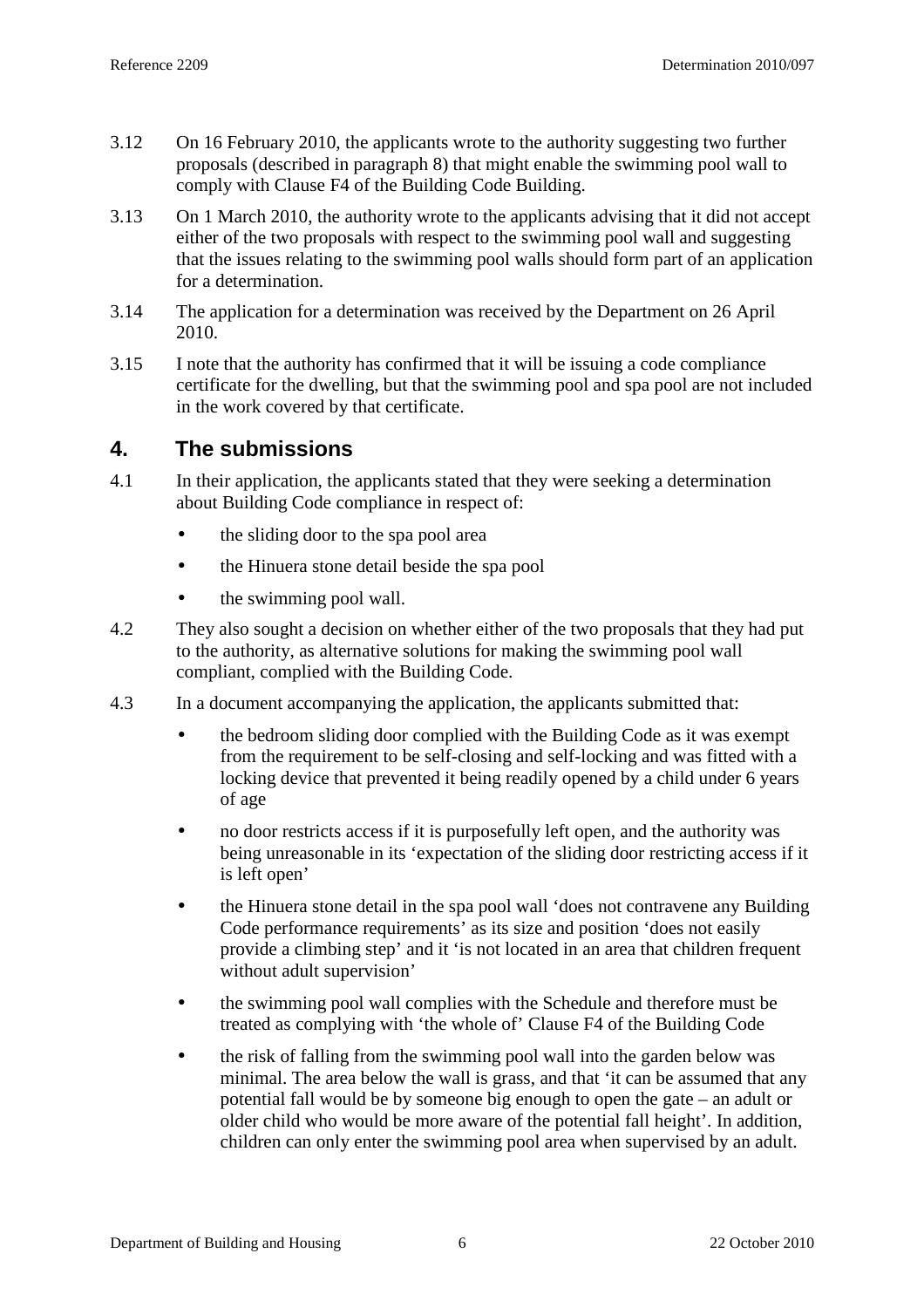- 4.4 The applicants supplied copies of:
	- legislation, compliance documents, guidelines on swimming pool fencing and past determinations
	- a chronological order of events
	- correspondence between themselves and the authority
	- plans showing the terrace, pools and fencing.
- 4.5 In its submission dated 29 April 2010, the authority stated that none of the matters raised by the applicant in their application (namely the sliding door, spa pool wall, swimming pool wall, and proposed alternative solutions for the swimming pool wall) met the requirements of the Building Code. The authority noted that it had refused to issue a building consent for the pool barriers because the construction was effectively completed. The authority was of the view that it was therefore correct to refuse to issue a certificate of acceptance for the spa pool, swimming pool and pool fencing because this building work did not meet the requirements of the Building Code.
- 4.6 The authority included its own proposals as to how the spa pool wall and the swimming pool wall could be made compliant with the Building Code and submitted that:
	- while the sliding door onto the spa pool area is exempt from being self-closing and self-latching under Clause F4.3.5a, it still needs to comply with Clause F4.3.4(f) and restrict the access of children under the age of 6 to the pool area. As it is able to be left open, the door does not comply
	- the area surrounding the spa pool is likely to be frequented by children under the age of 6, and the wall as currently designed 'does not meet the specifications set out in figure three of … F4/AS1. F4/AS1 allows a maximum ledge width of 15mm or a 60 degree angle where the width is greater than 15mm'
	- the top of the swimming pool wall width means that it acts as a platform for people to walk around, and therefore must comply with the requirements of Clause F4.3.1 and prevent falls of more than 1m to the ground below
	- neither of the proposed solutions for the swimming pool wall would achieve compliance with the Building Code.
- 4.7 The authority supplied copies of:
	- correspondence between itself and the applicants
	- the original building consent issued for the dwelling, the notice to fix, the application to amend the original building consent, the application for a second building consent and the application for a certificate of acceptance
	- documents relating to the applicants' application for an exemption under the FOSP Act
	- a site plan dated 4 August 2009 and photos of the pools and barriers
	- legislation, compliance documents, guidelines on swimming pool fencing, practice notes for infinity-edge pool and past determinations.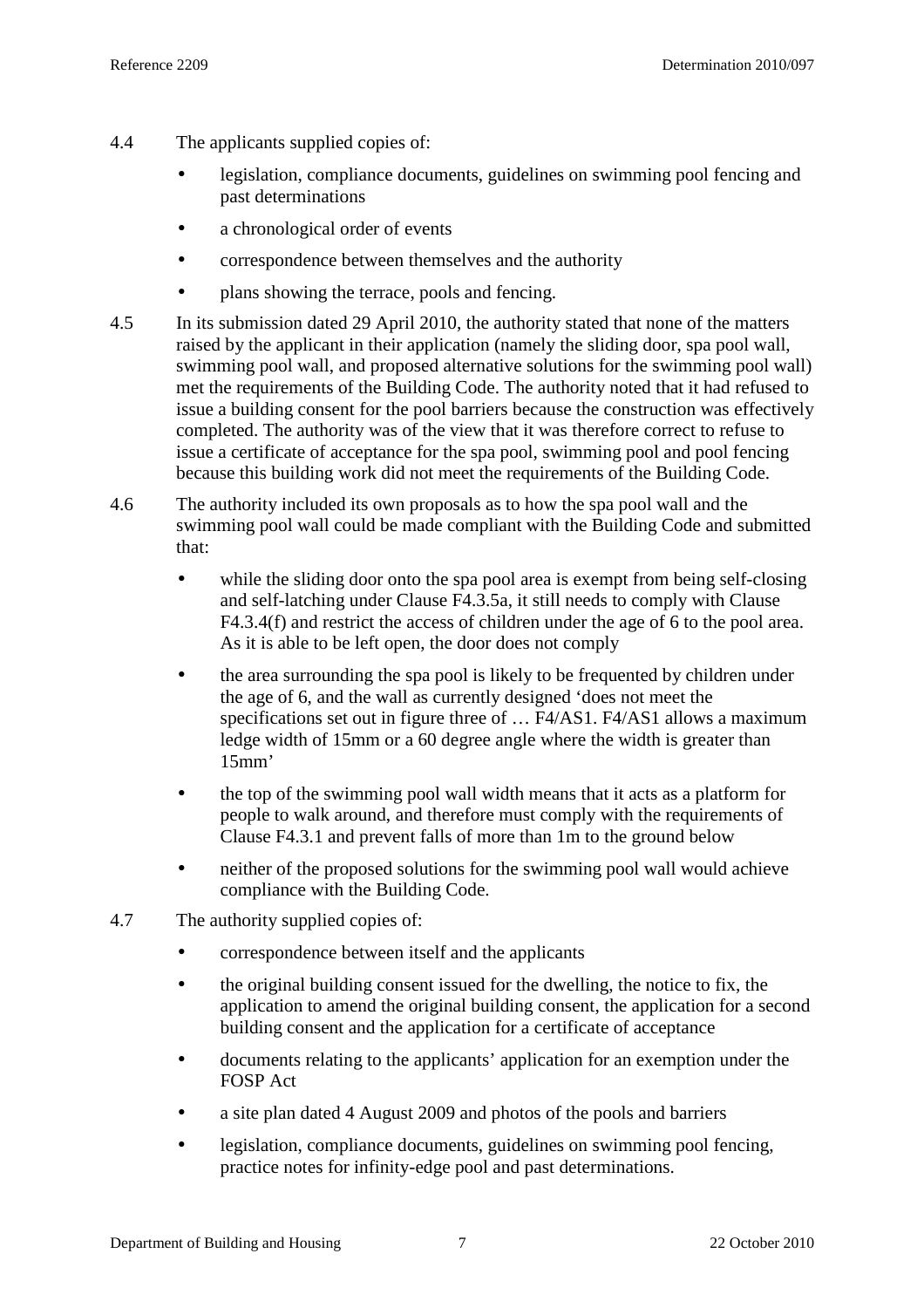### **The draft determination**

- 4.8 A draft determination was issued to the parties for comment on 28 June 2010.
- 4.9 The applicants did not accept the draft determination and requested a site inspection and hearing. In a further submission dated 9 August 2010, the applicants made several points with respect to the swimming pool barriers, including the following:
	- The barriers comply with the Schedule, and therefore should be treated as compliant with clause F4.
	- If additional barriers were added to prevent people walking around the edge of the pool, and the only access to the top of the pool wall is from the pool itself, then the inside of the pool wall should itself be treated as a barrier.
- 4.10 The applicants also referred to advice given by an advisor of the Department to another territorial authority about situations where the edge of the pool formed part of the pool barrier. This included a discussion of 'how wide a pool wall should be before a barrier is required to stop people falling outside the pool'.
- 4.11 The territorial authority accepted the draft determination and made several comments, mostly non-controversial, which have been taken into account in the final determination.

#### **The hearing**

- 4.12 I held a hearing in Matamata on 1 September at the request of the applicants. The hearing was attended by the applicants, representatives from the authority and representatives of the Department, including a referee engaged under section 187. The hearing included two site visits to view the building work and discuss possible solutions.
- 4.13 Discussions at the hearing were limited to the barrier to the spa pool area and the swimming pool wall, as neither of the parties disputed the conclusion in the draft determination about the Hinuera stone detail.
- 4.14 The applicants expanded on the points and questions raised in their earlier submissions, and requested clarification on the following items:
	- the relationship between the Building Code and the FOSP Act
	- the width of the top of the swimming pool wall and at what point it is considered sufficiently wide that people can walk or sit upon it
	- the risk to pool users of falling off the wall, if further barriers were added to prevent walking onto the top of the wall from the pool terrace, so that the only access to the wall was from the pool itself
	- potential design solutions to compensate for the fact that, if the sliding door into the spa pool area was open, it would not restrict access of children under six years of age.
- 4.15 With respect to the swimming pool wall, the applicants' position was that although it was possible that people would stand, walk or sit on the top of the wall, the risk that they would fall from it into the garden below was minimal.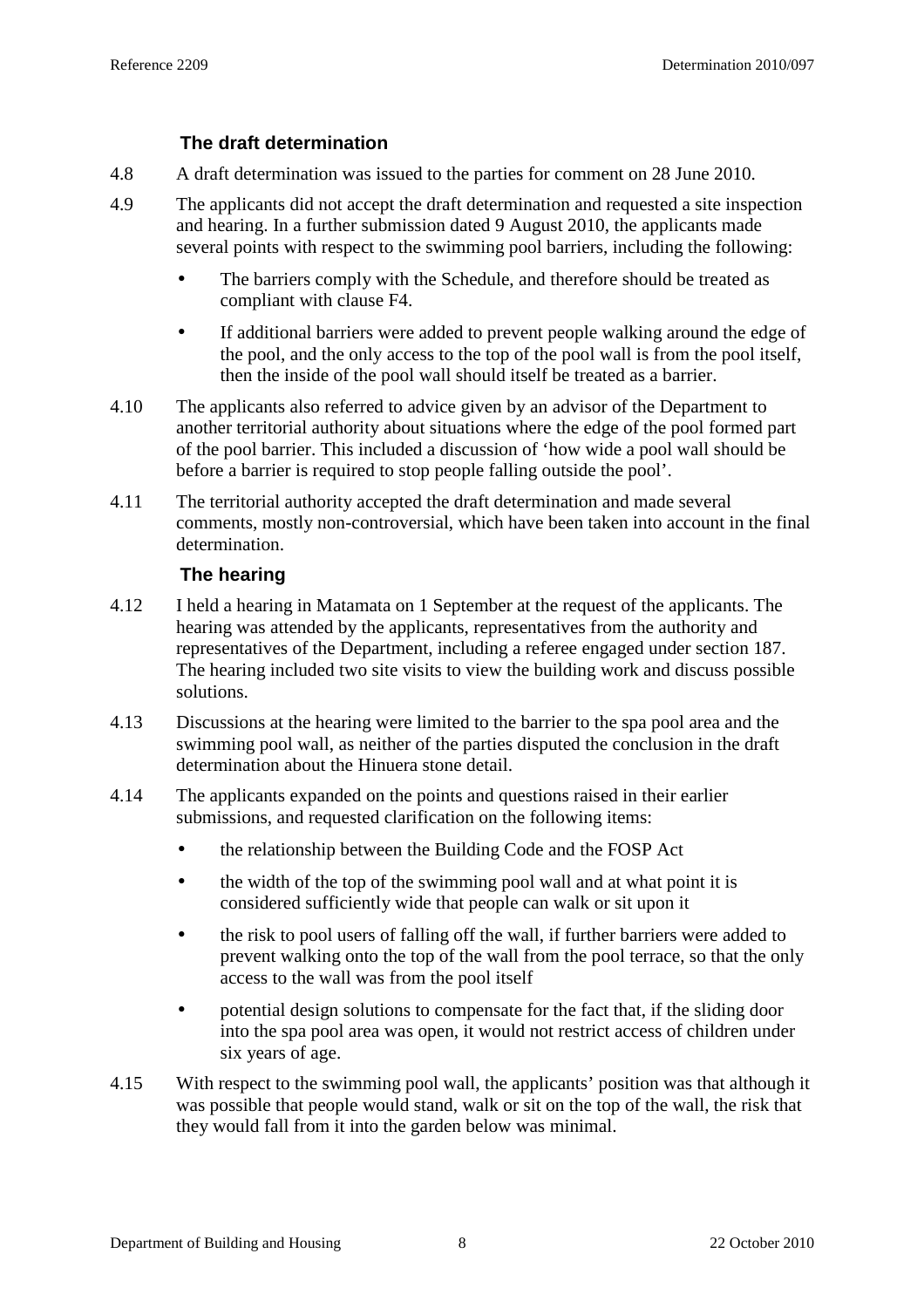- 4.16 The authority repeated its position as set out in its original and subsequent submissions. With respect to the swimming pool wall the authority considered that the wall was wide enough, and there was sufficient likelihood that someone could fall from it, that it should comply with Clause F4.3.1.
- 4.17 The authority repeated that it would be willing to reconsider the question of a certificate of acceptance for the pools and pool barriers once a final determination had been made.
- 4.18 Further discussions between the parties about the swimming pool wall focussed on design solutions to either reduce the risk of people falling off the wall or make the barriers complaint with Clause F4. These are discussed further in paragraph 8.
- 4.19 A second draft determination was issued to the parties for comment on 4 October 2010. Both parties accepted the draft without comment.

# **5. The relationship between the FOSP Act and the Building Code**

- 5.1 I accept that I have no jurisdiction under the FOSP Act. However, it is helpful to look at the relationship between the FOSP Act and the Building Code.
- 5.2 I note that the FOSP Act does not specifically require that fencing (including gates and doors) must comply with the Schedule. What is required under section 8(1) of the FOSP Act is that fencing must comply with the Building Code, subject to any exemption granted under section 6 of the FOSP Act.
- 5.3 Section 6 gives authorities a general power to grant exemptions from 'some or all of the requirements of the FOSP Act', provided that such an exemption 'would not significantly increase danger to young children'. Section 6(2) allows authorities to impose conditions on such exemptions.
- 5.4 The FOSP Act also provides, in effect, that fencing that complies with the Schedule is deemed to also comply with the Building Code, giving the Schedule the status of a compliance document with respect to the Building Act. Sections 22 and 23 of the Act provide, in effect, that building work that complies with a compliance document must be accepted as complying with the relevant provision of the Building Code. However, compliance documents are not the only means of establishing compliance.
- 5.5 Accordingly, if pool fencing complies with the Building Code (refer paragraph 5.2), then it complies with the requirements of the FOSP Act, even if it does not comply with the Schedule. In such a case there would be no need for an exemption under section 6 of the FOSP Act.

# **6. Matter 1: The barrier to the spa pool that includes a sliding door**

# **Discussion**

- 6.1 With respect to compliance with the Building Code of the sliding door, I take the view that:
	- the sliding door comes within the exemption of Clause  $F4.3.5(a)$  and is therefore not required to be self-closing and self-latching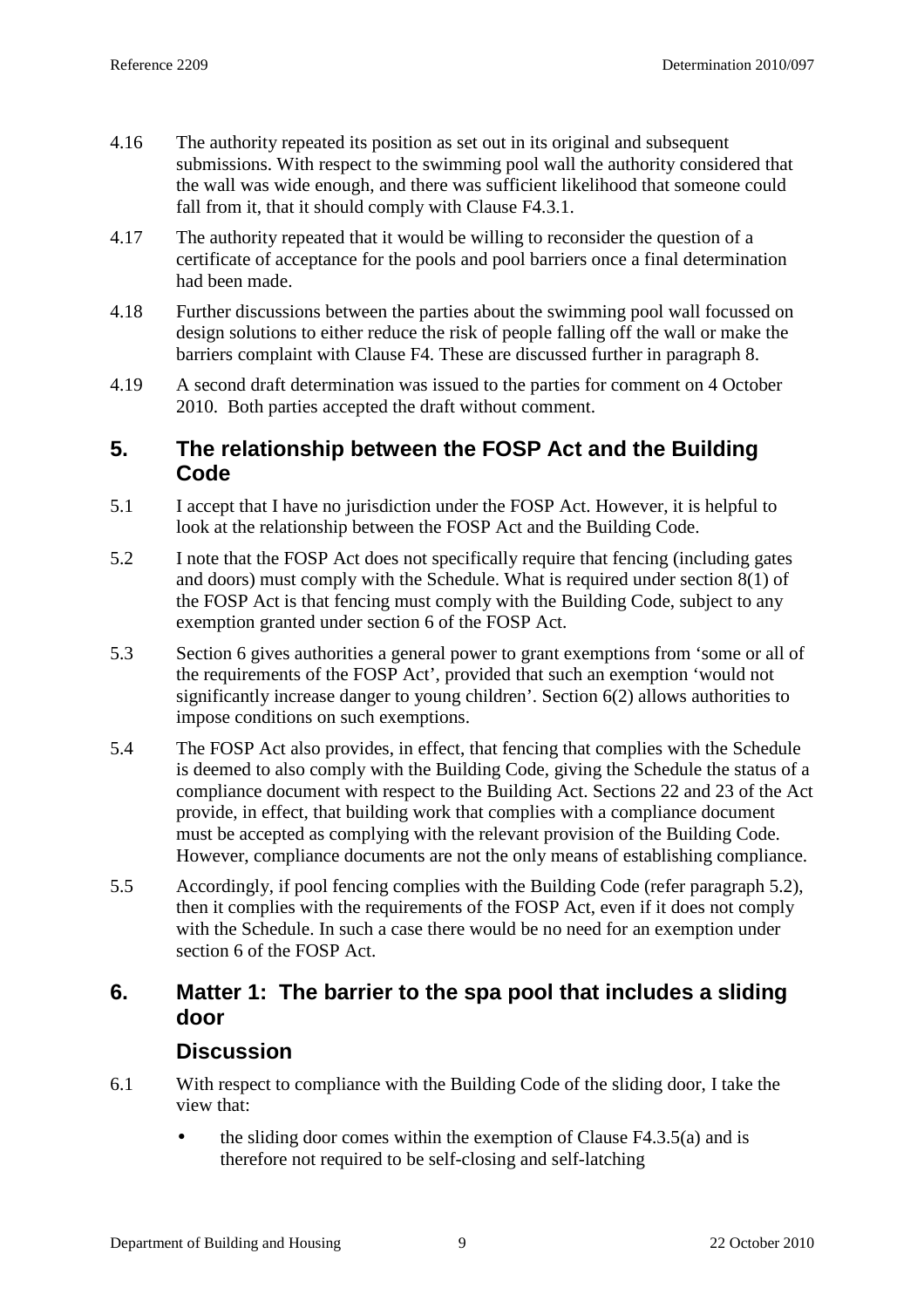- nevertheless, the sliding door is required to comply with Clause F4.3.4(f) and 'restrict the access of children under 6 years of age'
- the means of doing so can include self-latching and self closing, but that does not prevent the use of other means.
- 6.2 Determination 2006/103 took the view, that under section 23 of the Building Act, compliance with an Acceptable Solution is not the only means of complying with the corresponding provision of the Building Code. I concur with that view and because F4/AS1 does not consider how sliding doors can be made compliant, any approved solution must be considered as an alternative solution to the Building Code.
- 6.3 In this case, the unlocking, opening, or leaving open of the door from the bedroom to the spa pool area would mean a breach of the pool barrier. Although I acknowledge that the door is heavy, is a bi-folding, sliding, tilt and turn door, is fitted with locks and would be difficult for children to operate, the effectiveness of the pool barrier relies on the behaviour of people using the door.
- 6.4 While I acknowledge the applicants' intention to always keep the door closed when no supervising adult is in the spa pool area, this is a management practice and is reliant on the behaviour of the people using the spa pool. In Determination 1992/1102 made under the Building Act 1991, the then Building Industry Authority said, 'The Building Act does not cover the management of buildings in that respect, and assurances as to future management practices will rarely be enforceable under the Act.' In Determination 2006/22, I took the view that I must take account of how both present and future owners of the house will use the space.

#### **Conclusion**

6.5 For the reasons set out above I conclude that the spa pool barrier, which includes a sliding door, does not comply with Clause F4 of the Building Code as it does not restrict the passage of children under the age of six.

#### **Comments on a possible solution**

- 6.6 In their submission on the draft determination, the applicants did not make any comment about the barrier to the spa pool that includes a sliding door. However, the matter was raised at the hearing and possible solutions discussed. The solution favoured by the applicants was to install a self-closing and self-latching, outwardopening pool gate directly in front of the sliding door. If installed, such a gate will mean that the spa pool barrier, including the house wall with the sliding door in it, is compliant with Clause F4. With such a gate in place, even if the sliding door from the house is left open, the gate will 'restrict the access of children under 6 years of age'.
- 6.7 If the applicants decide not to pursue the option described in paragraph 6.6, then Clause F4.3.5 allows solutions to maintaining a pool barrier for sliding doors, other than sliding doors that are self-closing and self-latching. It provides flexibility for compliance with Clause F4, keeping in mind that the Schedule provides only one possible solution and the Building Code is a performance-based document. It is for the authority to consider and accept an appropriate alternative solution, with the Schedule setting the safety standard.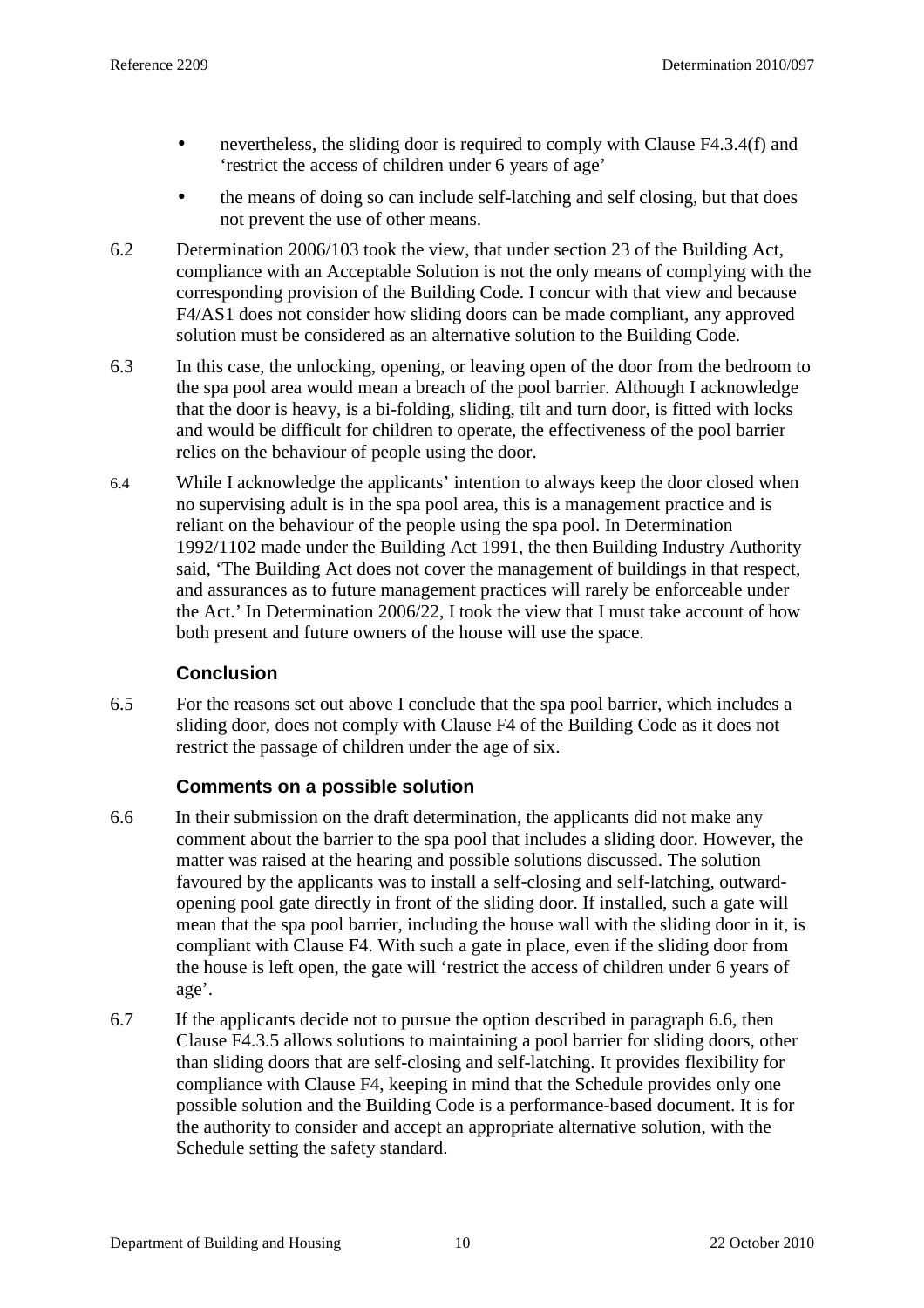- 6.8 As discussed in Determination 2007/79, until NZS 8500 is cited in the compliance document for Clause F4, it does not have the legal status of a compliance document. However NZS 8500 was approved by the Standards Council on 3 November 2006 to be a New Zealand Standard and as such must command respect as representing the consensus of the major national bodies represented, arrived at after a process of public consultation. The authority may well compare any solutions proposed by the applicants with those offered in NZS 8500. The above remarks must not be taken to mean that NZS 8500 is an Acceptable Solution for Clause F4.
- 6.9 I have no jurisdiction under the FOSP Act and the following remarks are not binding. While the authority has declined the applicant's request for an exemption under section 6 of the FOSP Act, the applicants may consider reapplying for an exemption subject to the provision of safety features described in NZS 8500 that would compensate for the presence of the sliding door.

# **7. Matter 2: The wall of the spa pool area**

# **Discussion**

- 7.1 The wall of the spa pool area that incorporates with the Hinuera stone detail acts as a barrier to prevent people falling from the terrace to the ground below – a distance of over two metres. As such the wall must comply with Clause  $F4.3.4(g)$  of the Building Code and 'restrict the passage of children under 6 years of age when provided to guard a change of level in areas likely to be frequented by them'.
- 7.2 The authority has expressed concerns that the Hinuera stone detail in the wall could provide toeholds or steps that would enable a child to climb to the top of the wall, putting them at risk of falling to the ground on the other side.
- 7.3 The authority's concern was that the wall, as constructed, does not comply with Figure 3 of F4/AS1. In my view the matter at issue is not whether the barrier complies with the Acceptable Solution, but whether it complies with the requirements of the Building Code.
- 7.4 I consider that the spa pool area is an area unlikely to be frequented by children under the age of six, once the barrier to the spa pool area is brought into compliance with the Building Code; therefore the requirements of Clause F4.3.4(g) do not need to be met.

## **Conclusion**

7.5 Assuming the barrier to the spa pool is brought into compliance with Clause F4 in respect of pool safety (refer paragraph 6), I conclude that the wall does not need to restrict the passage of children under the age of six, and as such it complies with the requirements of the Building Code with respect to safety from falling.

# **8. Matter 3: The height of the swimming pool wall and the proposed solutions Discussion**

8.1 There is no dispute that the swimming pool wall, as a barrier to the pool, complies with Clause F4.3.4 (f) to restrict the access of children under the age of six into the swimming pool area, as it is over 1.2m high. However, as the top of the pool wall is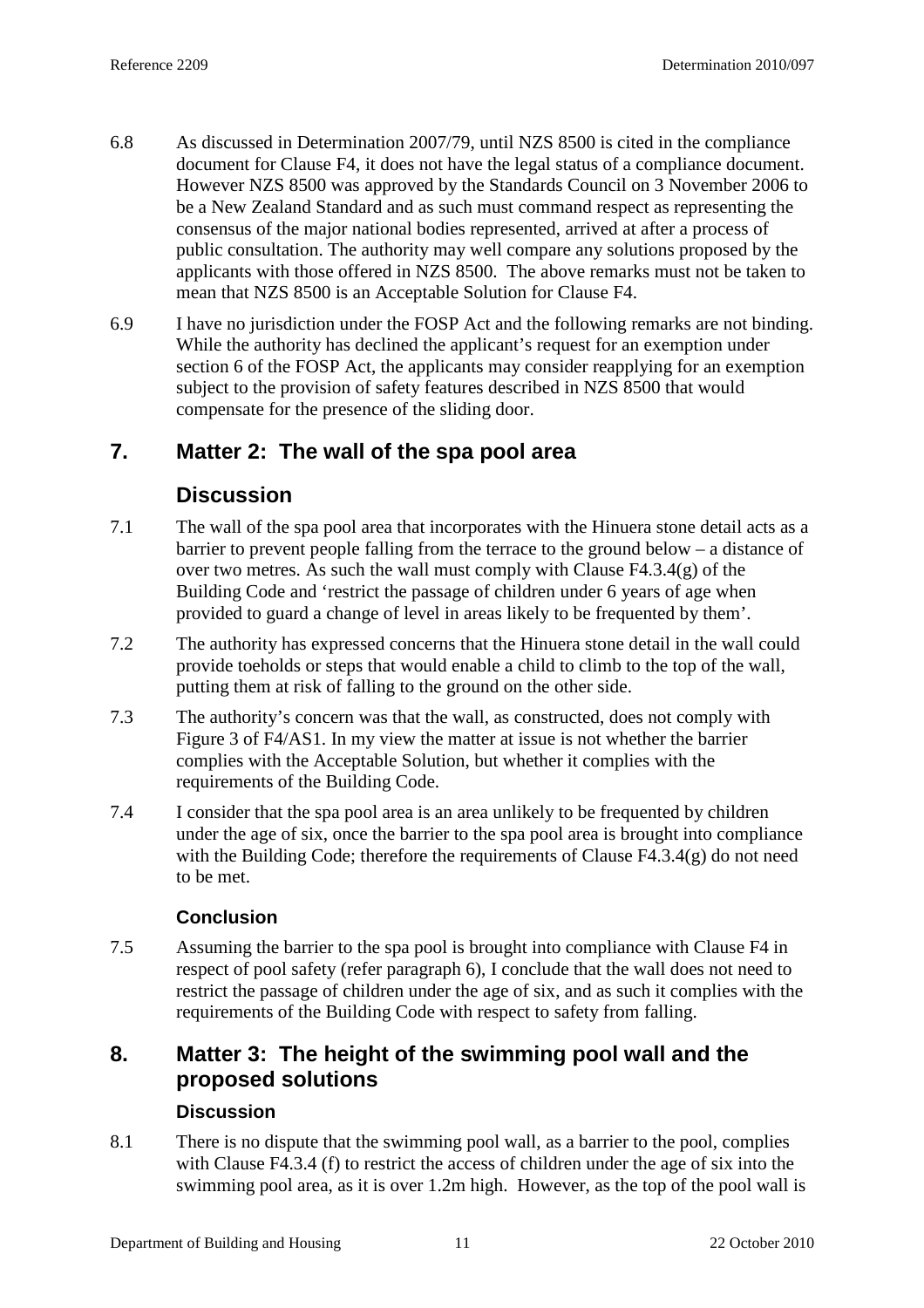significantly higher than one metre it must also comply with Clause F4.3.1 and prevent people from falling from the pool edge to the ground below.

- 8.2 The top of the swimming pool wall is between 270mm and 450mm wide and in my view is easily able to be walked along or sat upon. With the current pool fence, there is nothing to stop a person (once inside it) from walking directly from the terrace onto the top of the wall. In addition, the water level in the pool is in close proximity to the top of the swimming pool wall, meaning that it would also be possible for a person in the pool to pull themselves up onto the edge from the water. I do not accept the applicants' submission that the inside of the pool wall should itself be considered a barrier.
- 8.3 For the sake of clarity, I wish to respond here to the applicants' submission (which was repeated at the hearing) that, because the swimming pool barriers comply with the FOSP Act, they should be treated as compliant with all of Clause F4. This is not correct. The Schedule is to be treated as a compliance document only for those aspects of Clause F4 that relate to the fencing of swimming pools. It is not a compliance document for the other aspects of the clause, including Clause F4.3.1. Where, as is the case here, the compliant swimming pool barrier itself creates a risk of falling 1m or more from it, then it should have a barrier provided to reduce the risk of that happening.
- 8.4 In their submissions the applicants relied upon an email from an advisor to the department on an unrelated matter, which indicated that, with respect to swimming pool walls , 'The general consensus seems to be that if a wall is less that about 350mm wide then there is no need to provide a barrier'. This email does not constitute guidance published by the Chief Executive of the Department under section 175, and cannot be relied upon as such. Instead it is general advice given by an officer of the Department to a territorial authority to provide guidance in a particular situation. I note also that in the current determination, the pool wall is in several places wider than 350mm.
- 8.5 At the hearing the applicants did not dispute that the swimming pool wall could be walked or sat upon. What they disputed was the degree of risk or possibility of someone falling off it. I consider that there clearly is a risk that both adults and children could fall off the wall. At its highest point the wall is 1.74m above the lawn below.
- 8.6 At the hearing there was also extensive discussion about what the risk would be if the ground level below the pool was brought up, so that the maximum fall from the wall was only 1.2m. This is a relatively common situation for territorial authorities to have to resolve, due to the differing requirements in in the FOSP Act (which requires a pool wall of 1.2m) and the Building Code (which requires changes in level of over one metre to be fenced). In the normal course of events, a territorial authority might use its powers under section 67 of the Act in such a situation, and waive or modify the Building Code requirement to comply with Clause F4.3.1 (so that a wall of 1.2m was taken to comply without a barrier added).
- 8.7 However, this option is only available to territorial authorities where there has been an application for a building consent. In the current case, the applicants have limited their options by not applying for a building consent before the work was done. Had they done so, the authority may have been able to consider a waiver or modification of the Building Code for the pool wall. As it is, the building work was substantially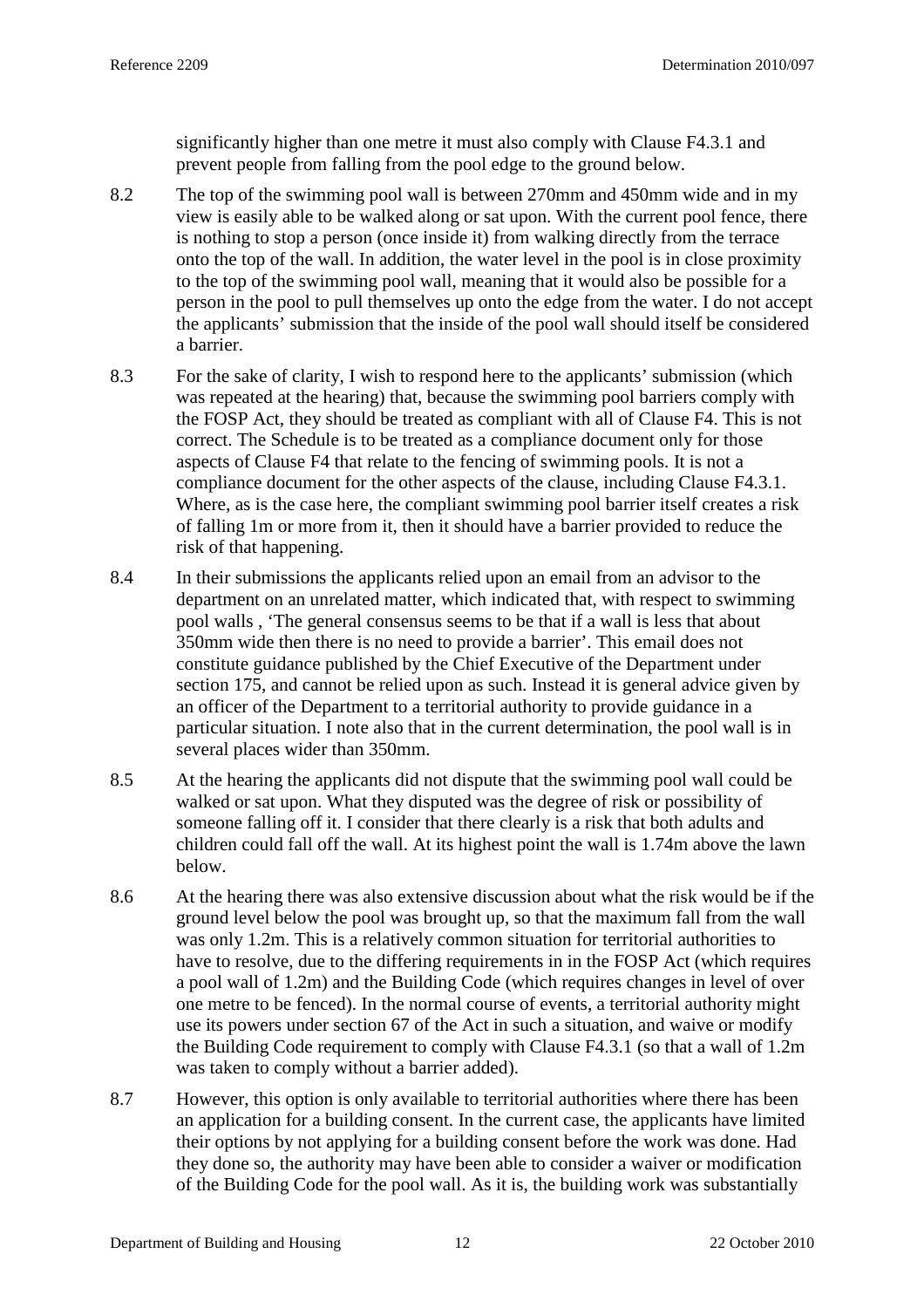completed before the authority became aware of it. In this situation, the authority is correct that a certificate of acceptance is the correct tool for regulating the work. There is no provision in the Act for the authority to incorporate a waiver or modification of the Building Code in a certificate of acceptance. Instead the authority can only incorporate an assessment of whether or not a particular building element complies with the Building Code.

8.8 Both the applicants and the authority submitted proposals in their submissions to make the swimming pool wall code-compliant.

## **Proposal One (by the applicant)**

- 8.9 The applicant has proposed the construction of additional barrier fencing to the pool wall, like batters or wings, to prevent people accessing the top of the pool wall by walking around the pool wall from the terrace.
- 8.10 I note that access to the pool wall will still be possible from the pool itself and it is reasonable to expect that people will climb on, sit on, and dive from the top of the wall, or reach that height on a floatation device. In my view the additional barrier fencing would not bring the pool wall into compliance with Clause F4.3.1.

## **Proposal Two (by the applicant)**

- 8.11 The applicant has proposed the construction of a raised garden around the pool which would reduce fall from the top of the pool wall to no greater than 1.2m to 'break a fall and lessen any risk of harm'.
- 8.12 While the pool wall would continue to comply with the FOSP Act, in terms of restricting access to the pool, the fall height would not comply with Clause F4.3.1 as the fall would be over 1m (refer also paragraphs 8.6and 8.7).

## **Proposal Three (by the authority)**

- 8.13 The authority has proposed the construction of the barrier fencing described in Proposal One in conjunction with a slope being formed in the top of the pool wall (the slope being  $30^{\circ}$  or greater).
- 8.14 Though the slope to the top of the pool wall would reduce the likelihood of people being able to sit or stand on the pool wall, it would still be possible for people to pull themselves up onto the wall from the pool and perch on its side, or to reach the top of the wall on a flotation device.

#### **Other proposals**

- 8.15 In addition, several other proposals for making the swimming pool wall compliant with clause F3.4.1 were discussed at the hearing, with both parties putting forward possible design solutions.
- 8.16 From these discussions, one proposal emerged, which both parties indicated they would find acceptable. The proposal aims to limit foot access to the top of the wall and minimise the risk of injury should someone sitting or standing on the wall fall off it. It is discussed further in paragraph 8.18.

## **Conclusion**

8.17 I conclude that the swimming pool wall does not comply with Clause F4.3.1.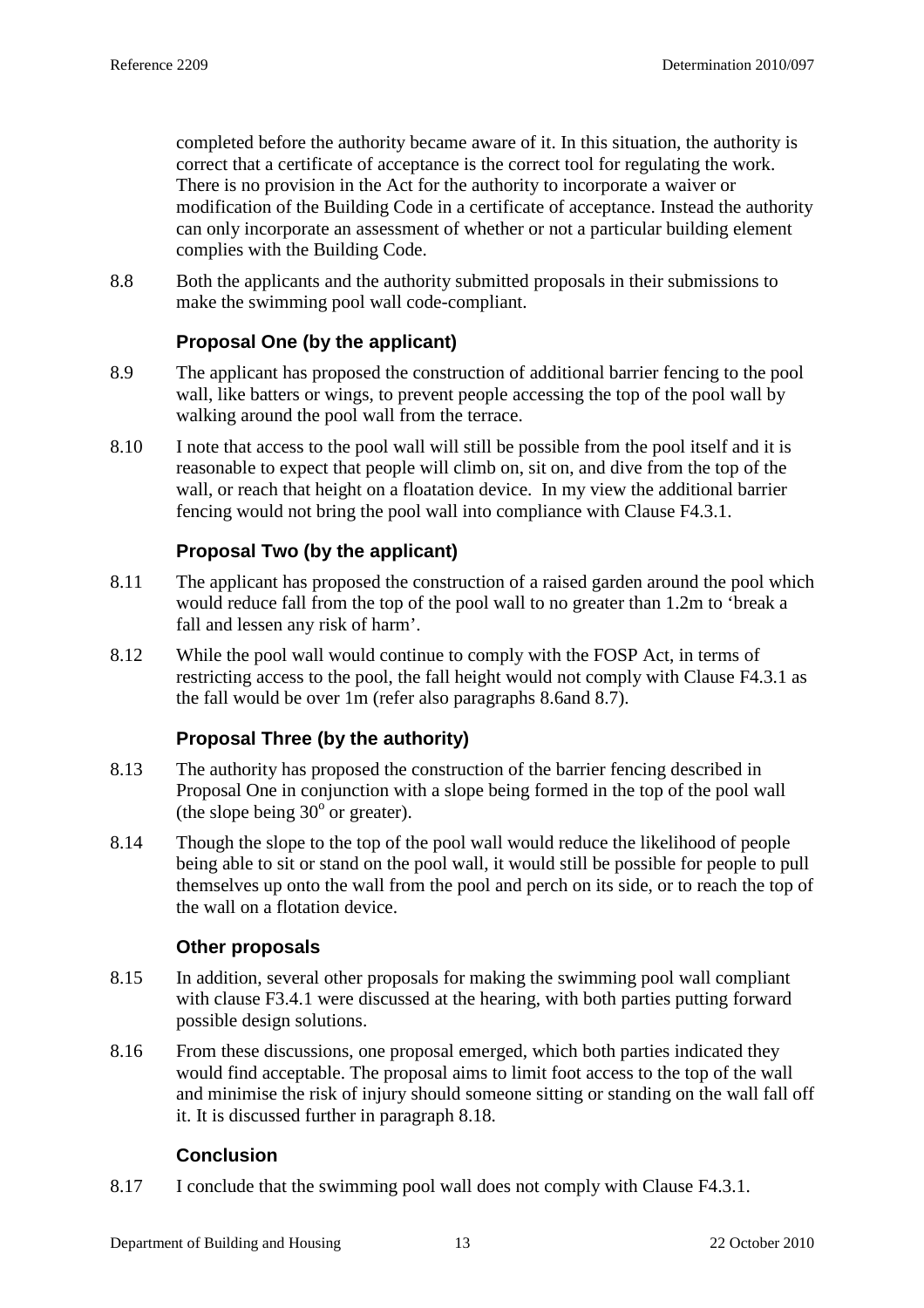### **Comments on a possible solution**

- 8.18 The following proposal developed at the hearing, presents a way for the parties to resolve this matter.
	- The ground level below the pool wall is to be built up so that it is an even 1.2m all the way around. This is to be done either by building up and then sloping away the ground level, or building a small retaining wall and infilling the area between this and the pool wall. In either situation, the width of the area that is 1.2m below the top of the wall should be around 1m. This area should be not be concreted or paved, but should be maintained as a grass area or garden, provided the garden doesn't contain items that could compromise the safety of the 1.2m wall in terms of restricting the access of children under the age of six years old.
	- The section of the swimming pool wall that runs alongside the steps from the terrace to the garden is to be fenced along its entire length. At present, this section of wall is only partially fenced and there is a risk that a person could fall off the wall onto the concrete steps below.
	- Additional fencing is to be added so that people inside the current fencing cannot walk from the terrace onto the pool wall. This could be achieved by adding batters or wings onto the current fencing in such a way that they block access onto the wall (as described in paragraph 8.9).
	- I will incorporate a modification of the Building Code in this determination to the effect that, provided the other aspects of this proposal are complied with, a barrier is only required under Clause F4.3.1 where there is a fall of more than 1.2m from the top of the swimming pool wall. Taking account of the factors in this case including the design of the pool, I consider that I would be acting reasonably in granting a modification of Building Code to Clause F4.3.1. I have considered section 4 of the Act and taken account of section 4(2)(a)(i) and 'the importance household units play in the lives of the people who use them' and the importance of Building Code compliance of household units, and note that the modification is minimal in terms of the objective, functional requirement and performance criteria of Building Code Clause F4.

# **9. Matter 4: The refusal to issue a certificate of acceptance**

- 9.1 The authority has refused to issue a certificate of acceptance for the spa and swimming pools and the associated barriers, because the barriers do not comply with the Building Code. A certificate of acceptance is the appropriate regulatory mechanism for regularising the work because it was undertaken without a building consent.
- 9.2 I have considered certificates of acceptance in determinations 2010/006 and 2010/008. These determinations differentiated between the following types of building work:
	- building work that could be inspected and confirmed as code compliant
	- building work that could be inspected, but was not code compliant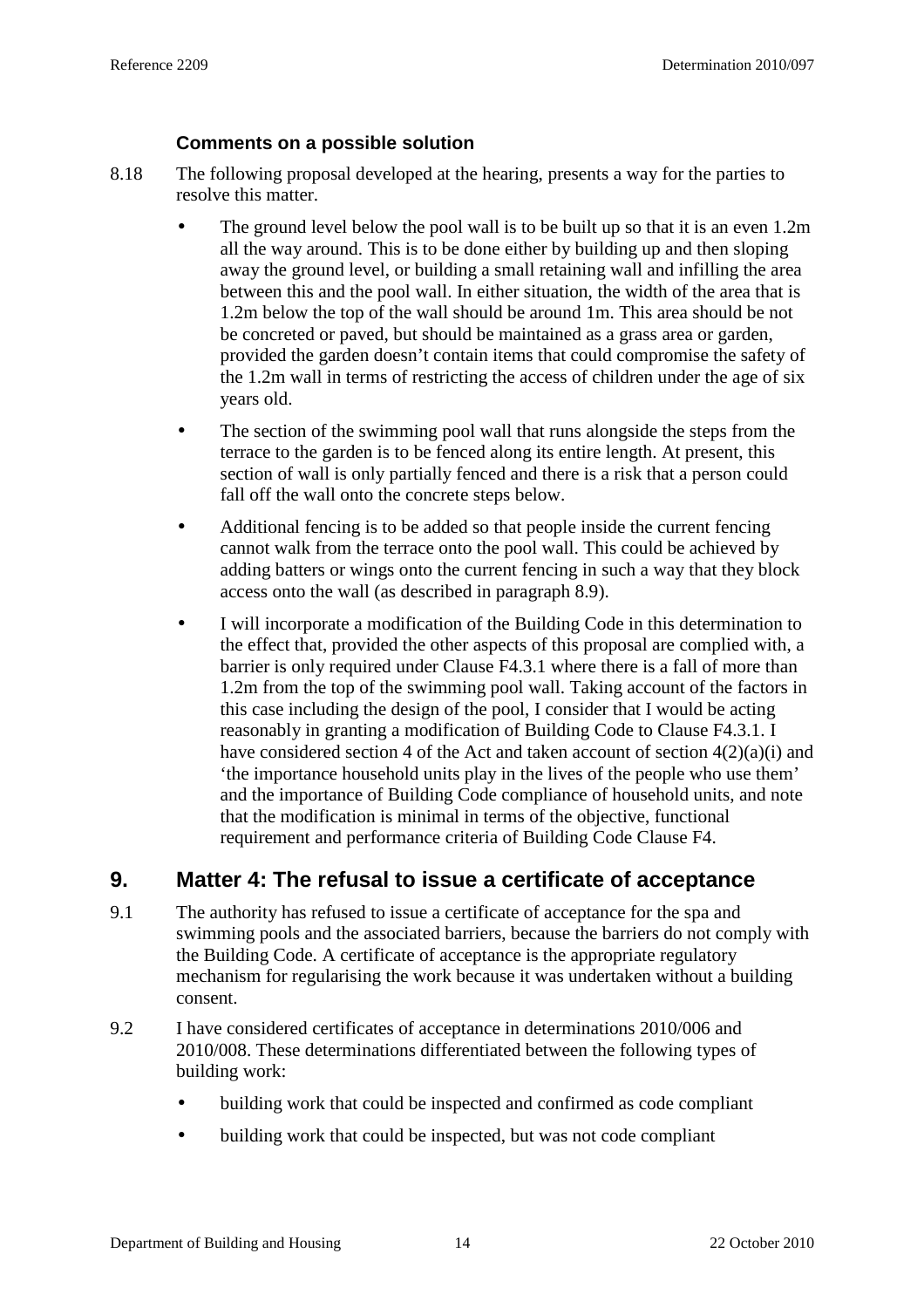- building work that could not be inspected and for which code compliance could not be determined.
- 9.3 Using this analysis, the determinations were able to consider the compliance of each element of the building work against the relevant Building Code clauses. A certificate of acceptance could then be issued for those elements of the work that did comply with the Building Code. Those matters that did not comply, or for which code compliance was not able to be determined, were to be excluded from the certificate of acceptance.
- 9.4 I consider the same approach can be applied in this instance, and the authority can make its assessment as to compliance using the analysis referred to in paragraph 9.2. In my view the authority should have considered and assessed the application against all the relevant Building Code clauses and not declined it on the basis of noncompliance with Clause F4.
- 9.5 I have only considered the compliance of the swimming pool wall with respect to Clause F4 in this determination, and as I have found the pool wall does not comply with the Building Code, I consider the authority was correct to refuse to issue a certificate of acceptance in this respect.
- 9.6 Regarding compliance of the other Building Code Clauses in respect of the swimming pool, I note that, in its written submission on the draft determination, the authority set out the reasons why it had not carried out a detailed assessment, and hence why it could not issue a certificate of acceptance. In addition to the pool barriers, these included several matters associated with the pool structure itself, including that the authority had not received a PS4 for the pool. At the hearing, the applicants stated that they now had a PS4 for the swimming pool and that they would provide this to the authority.
- 9.7 I note also that in its submission the authority stated that it 'would be prepared to assess a new application for a certificate of acceptance in light of the final decision of the [Department] and provision of further information on the construction of the swimming pool/spa pool area.'

# **10. What is to be done now?**

- 10.1 Although I am satisfied that the authority made an appropriate decision to issue a notice to fix, I consider that the notice to fix should be modified and reissued to take account of the findings of this determination. The re-issued notice will identify the areas of non-compliance; namely the compliance of the barrier to the spa pool and the fall from swimming pool wall. Re-issuing the notice to fix will ensure that the matter keeps moving forward and is resolved.
- 10.2 Once the barriers to the spa pool and the swimming pool have been made codecompliant, the applicants can then reapply to the authority for a certificate of acceptance in respect of the unconsented work.
- 10.3 At the hearing, the authority suggested meeting with the applicants before they reapply for a certificate of acceptance, to ensure that they have taken all the necessary steps and have to hand all the documentation that the authority will need to make its assessment. I support this approach as it will help avoid further delays in this matter.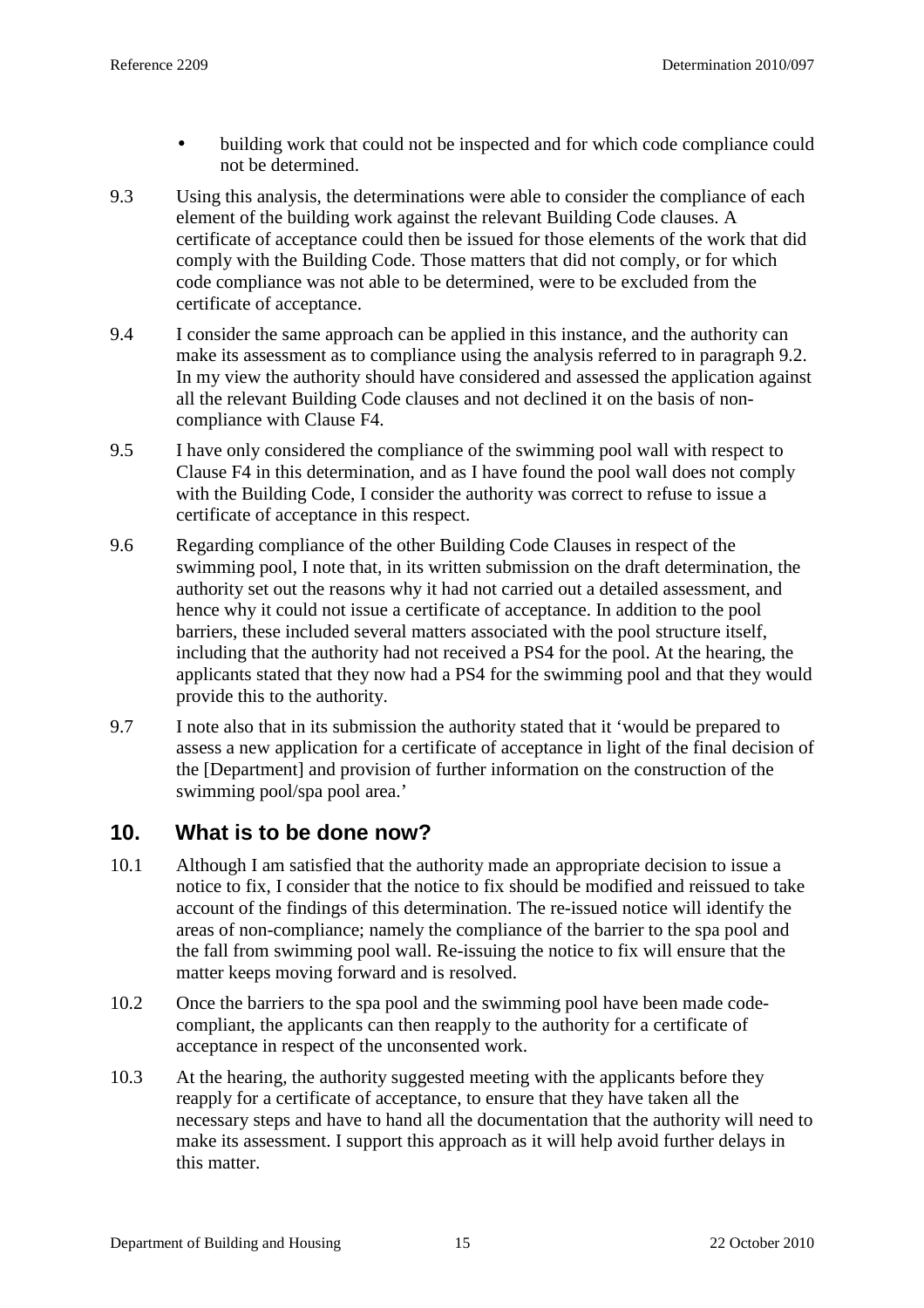# **11. The decision**

- 11.1 In accordance with section 188 of the Act, I hereby determine that:
	- the barrier to the spa pool that includes a sliding door does not comply with Clause F4 of the Building Code with respect to pool safety
	- the wall of the spa pool area that incorporates the Hinuera stone detail complies with Clause F4 of the Building Code, with respect to safety from falling
	- the swimming pool wall does not comply with Clause F4 of the Building Code with respect to safety from falling.
- 11.2 In accordance with section 188(3) of the Act, I incorporate a modification of Clause F4.3.1 in respect of the swimming pool wall, to the effect that a barrier shall be provided where people could fall more than 1.2m from the top of the wall, provided that the swimming pool wall is modified as set out in Determination 2010/097.
- 11.3 I confirm the decision of the authority to refuse to issue the certificate of acceptance for the pool structure in so far as it relates to the pool wall.

Signed for and on behalf of the Chief Executive of the Department of Building and Housing on 22 October 2010.

John Gardiner **Manager Determinations**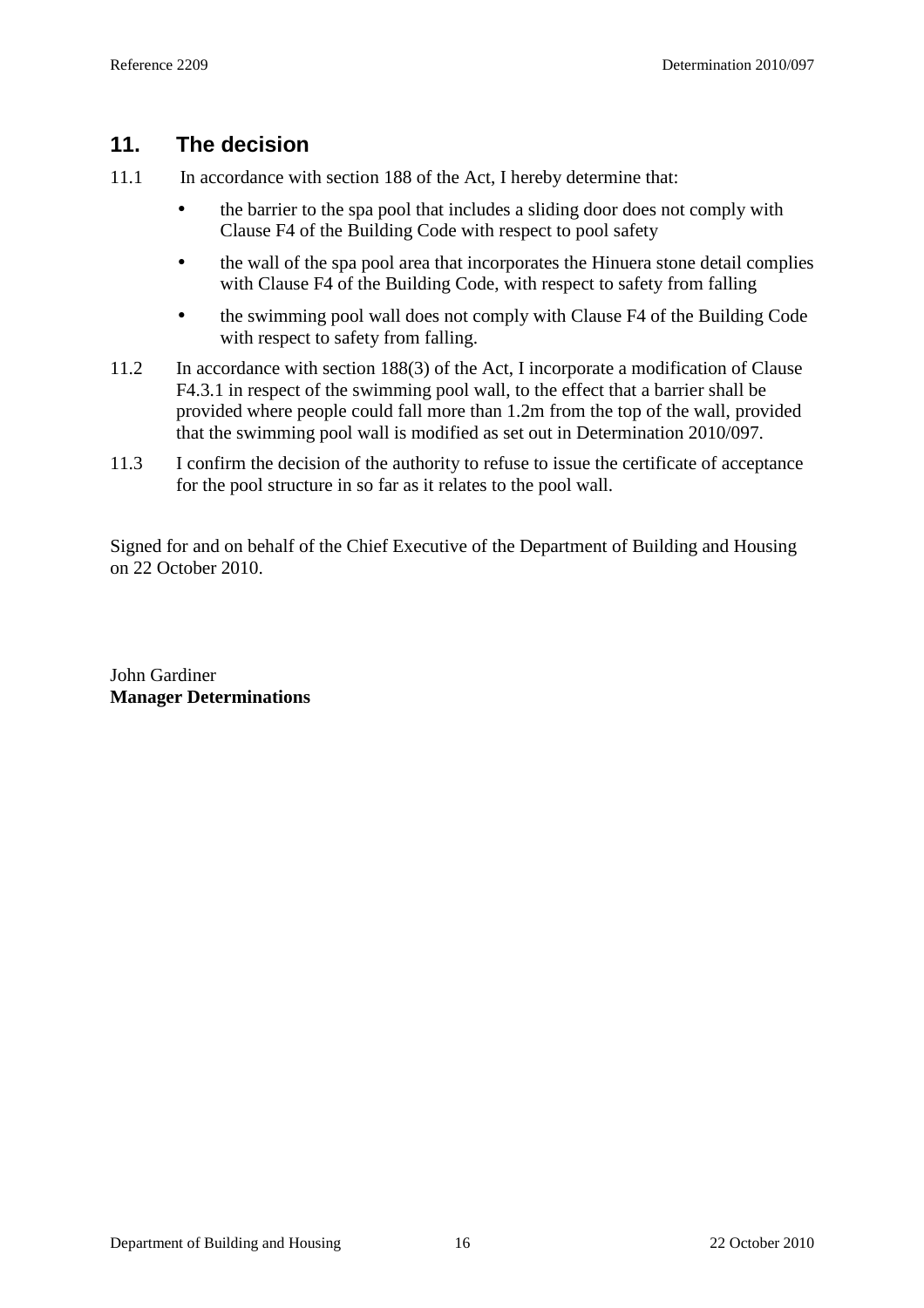# **Appendix A: The legislation and the acceptable solution**

#### **The Building Code**

#### **CLAUSE F4—SAFETY FROM FALLING**

#### **OBJECTIVE**

**F4.1** The objective of this provision is to safeguard people from injury caused by falling.

#### **FUNCTIONAL REQUIREMENT**

**F4.2** Buildings shall be constructed to reduce the likelihood of accidental fall.

#### **PERFORMANCE**

**F4.3.1** Where people could fall 1 metre or more from an opening in the external envelope or floor of a building, or from a sudden change in level within or associated with a building, a barrier shall be provided.

|        | <b>Provisions</b>                                                                                                                                                                                                                                                                                                                                                                                                                                                                                                                                                                                                                                                                                                 | <b>Limits on application</b>                                                                                                       |
|--------|-------------------------------------------------------------------------------------------------------------------------------------------------------------------------------------------------------------------------------------------------------------------------------------------------------------------------------------------------------------------------------------------------------------------------------------------------------------------------------------------------------------------------------------------------------------------------------------------------------------------------------------------------------------------------------------------------------------------|------------------------------------------------------------------------------------------------------------------------------------|
| F4.3.3 | Swimming pools having a depth of water exceeding<br>400 mm, shall have barriers provided.                                                                                                                                                                                                                                                                                                                                                                                                                                                                                                                                                                                                                         | Performance F4.3.3 shall<br>not apply to any pool<br>exempted under section 5<br>of the Fencing of<br>Swimming Pools Act 1987.     |
| F4.3.4 | Barriers shall:<br>(a) Be continuous and extend for the full height of<br>the hazard,<br>(b) Be of appropriate height,<br>(c) Be constructed with adequate rigidity,<br>(d) Be of adequate strength to withstand the<br>foreseeable impact of people and, where<br>appropriate, the static pressure of people<br>pressing against them,<br>(e) Be constructed to prevent people from falling<br>through them, and<br>(f) In the case of a swimming pool, restrict the<br>access of children under 6 years of age to the<br>pool or the immediate pool area,<br>(g) Restrict the passage of children under 6 years of<br>age when provided to guard a change of level in<br>areas likely to be frequented by them. | Performance F4.3.4 (f)<br>shall not apply to any pool<br>exempted under section 5<br>of the Fencing of<br>Swimming Pools Act 1987. |
| F4.3.5 | Barriers to swimming pools shall have in addition to<br>performance F4.3.4:<br>(a) All gates and doors fitted with latching devices<br>not readily operated by children, and constructed to<br>automatically close and latch when released from<br>any stationary position 150 mm or more from the<br>closed and secured position, but excluding sliding<br>and sliding-folding doors that give access to the<br>immediate pool surround from a building that forms<br>part of the barrier                                                                                                                                                                                                                        |                                                                                                                                    |